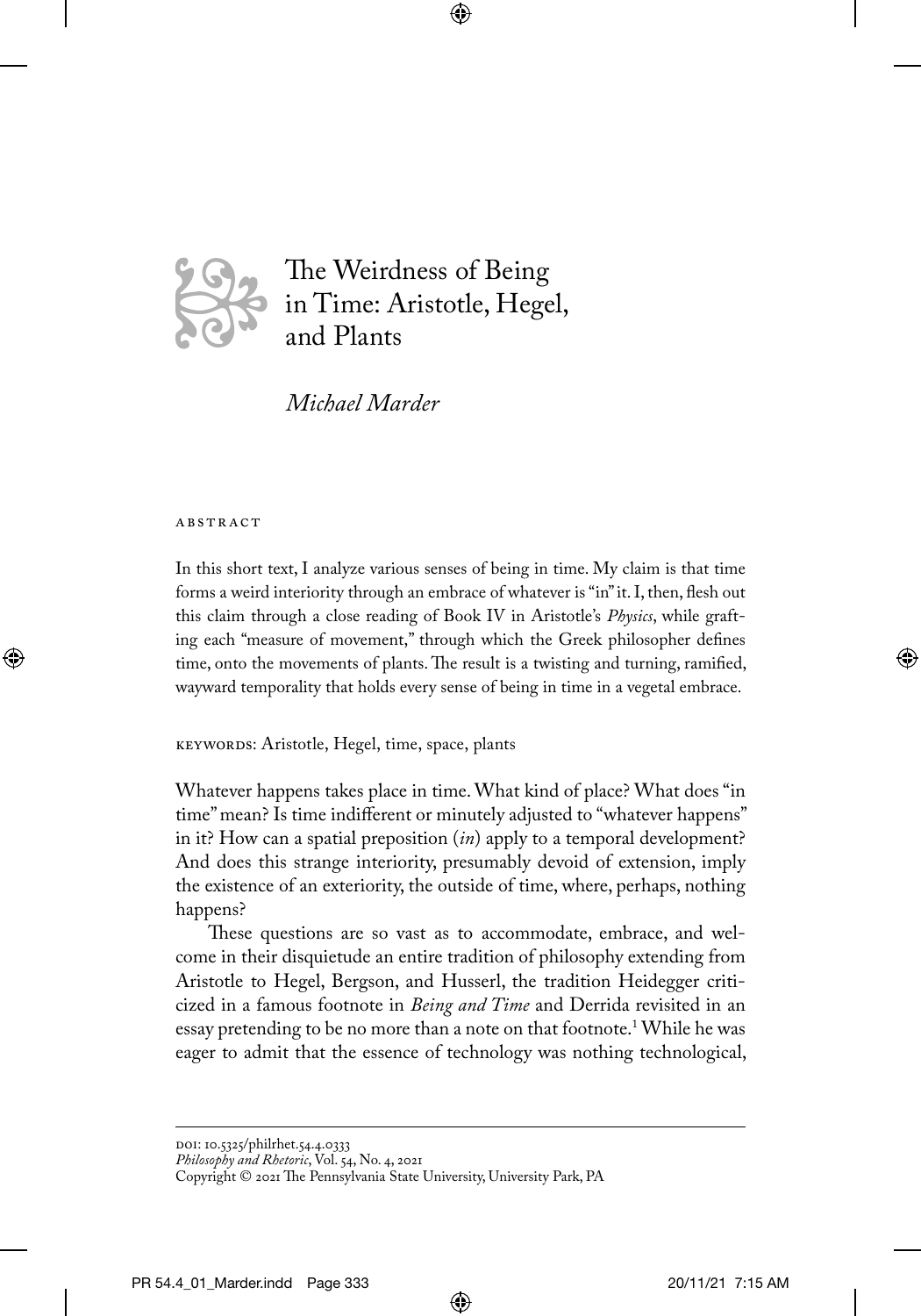⊕

Heidegger could never accept a parallel thesis that the essence of time was nothing temporal. For him, a geometrical conception of time boiled down to a baneful philosophical misconception, a vulgar everyday understanding that modeled within-timeness (*Innerzeitigkeit*) on the spatial sense of being-in as containment (1962, 338).<sup>2</sup> The entire argumentative thrust of his magnum opus was an attempt to formulate an existential (ecstatic) notion of time and its corollary, inwardness purged of any and all reminders of space.

Heidegger claims exclusive guardianship over the purity of time irreducible to spatial figures and numeric quotients. I show, however, that the impurity of time Heidegger rejects is vegetal and that the structure of existence he calls *ecstatic* is weird time, twisting and turning into the opposite of a pure conception. In what follows, Aristotle is my guide, notably the dense pages of Book IV in his *Physics*, which Heidegger skimmed over and all too quickly dismissed. This, to be sure, will be neither the Aristotle of the Western tradition nor that of Heidegger himself. Simply put, I propose to retrieve the weirdness of Aristotle in order to reactivate the weirdness of "being in time."

According to its etymology, weirdness, derived from Proto-Indo-European root *\*wer*-, is a becoming that winds on, bending, turning, and, detour upon detour, turning *into* something else (Skeat 1888, 702).3 It absorbs the inward and the outward, while causing both to be wayward. And, at the same time, in the same breath, it signifies fate or destiny, a destination that is impossible to reach as intended, if only because every intention perverts itself all by itself. This is the sense we can glean from the earliest use of the word in English in the fourteenth-century alliterative poem ascribed to William Langland and titled *The Vision and Creed of Piers Ploughman*: "And out of wo into wele / Youre wyrdes shul chaunge" (Wright 1856, 540).<sup>4</sup>

To be fated is not to be subject to a fixed decree concerning one's life, known in advance and utterly unavoidable; fortunes often change in the most drastic way imaginable, and this change is folded into the word *weird,* together with fate. Weird time consists in twists and turns that turn things into their opposites: woes into good fortunes, growth into decay, the same into the other, the extended into the intended, and (why not?) space into time. Its inherent inversion and perversion, its essential pervertibility, is what distinguishes temporalized space from ecstatic temporality. To be in time is to perdure in the twisting and turning, to dwell nowhere but in the swerve that, by dislodging entities from their fixed places and identities, gives them

⊕

⊕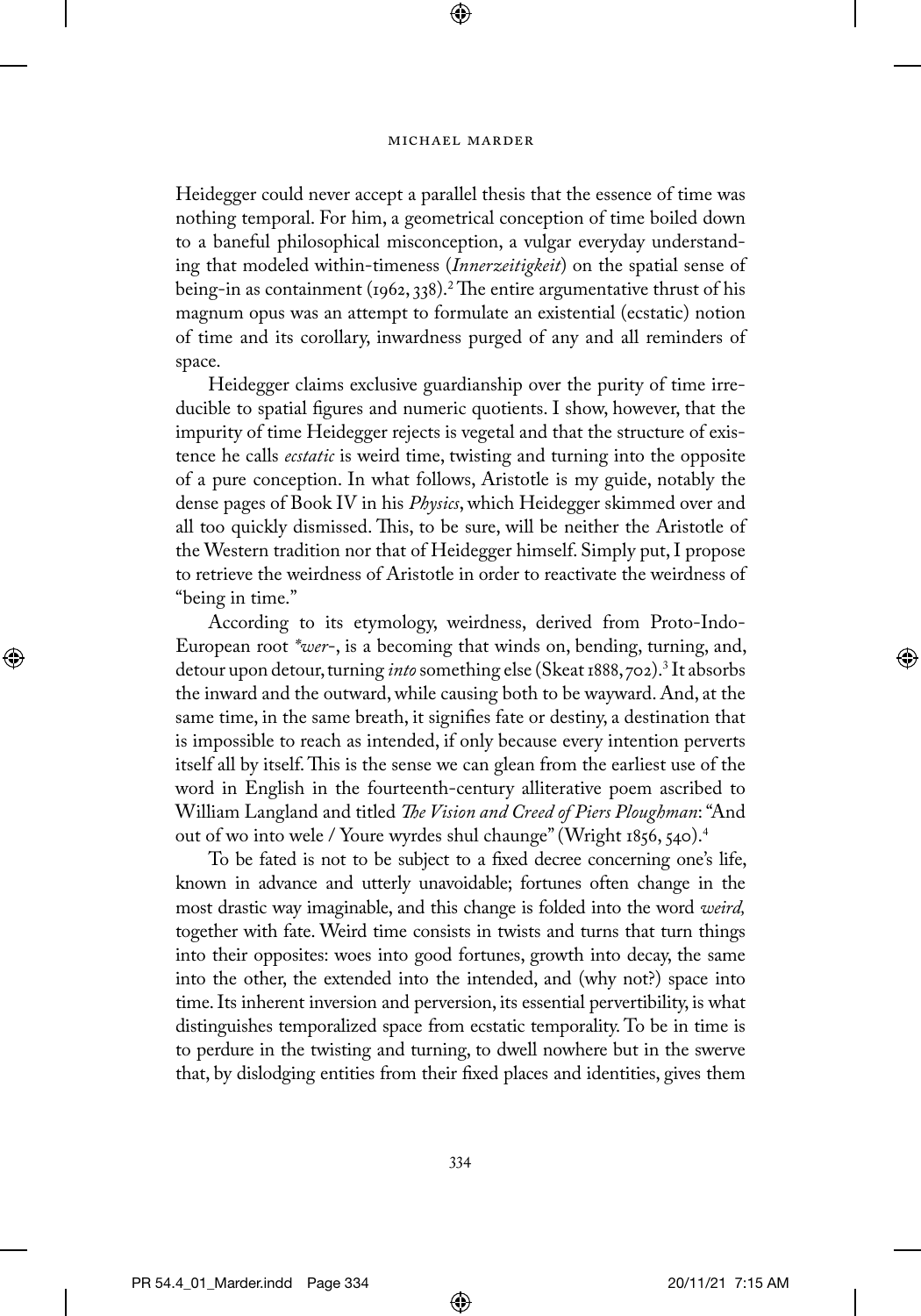⊕

an opportunity to happen, to take place, to be welcomed in the moment said to be opportune, ripe, properly theirs. It is to experience a dislodging that dispenses to each their own and, conversely (this *vers*, too, is a turn of the weird), an ownness that brings to naught, that destroys and makes fritter away (*katatēkei o chronos* [*Physics* IV.xii.221a33]).5

How to interpret this tenuous ownness granted to every entity by its time? Observing the world of plants, we stumble upon the idea of seasonality (an appropriate period of the year for sowing and harvesting; of fruit that is in season or out of season)<sup>6</sup> and extend this idea, in line with the wisdom of the Hebrew *Kohelet* (*Ecclesiastes*), to all existence: "There is a time [*z'man*] for everything and a season [*'et*] for every activity under the heavens: a season [*'et*] to be born and a season [*'et*] to die, a season to plant and a season to uproot" (*Eccl.* 3:1–2). The seasons combine planetary and cosmic time with the temporalities of vegetal growth and agricultural practices: sublunar and supralunar rotations, the circular time of repetition and the linearity of growth extending in all directions at once, beginnings and ends that morph into new beginnings. Modernity, in turn, is subtly defined by being out of season—a condition, in which it espies the humanity of the human—by untimeliness, say, that of Nietzsche's meditations (*Unzeitgemäße Betrachtungen*). The straight line of progress it espouses does not recognize seasonal appropriateness, nor, indeed, other sorts of appropriateness besides the fit of an ideally posited goal and the result, in which it is attained without a modicum of respect to the context of existence.

But Aristotle says something else altogether, and it is worth listening carefully to the strangeness of his words without normalizing them by means of a "commonsense" translation or a conviction that his conception of time is ordinary, vulgar even.7 As he considers being "in time," *en chronō* (*Physics* IV.xii.221a19), Aristotle concludes that "all the things that are in time are embraced by time [*ta en chronō onta periechesthai hupo chronou*], just as with other kinds of being-in; for instance, things that are in places are embraced by place" (*Physics* IV.xii.221a28–30). Time is the most intimate of embraces, virtually inseparable from each thing it embraces. Prior to the distinction between passive and active voices, it is a twisting, a turning, bending into a circle, rounding off, including, encompassing (*periechein*) whatever is in it. It sets up a perimeter around each thing that, instead of being thrust unto or imposed, keeps to that very thing's shifting outlines. Rather than a firmly held possession, the thing that is in time's embrace is let go of, or, better, it is held *in such a manner that* the holding itself lets it

335

⊕

↔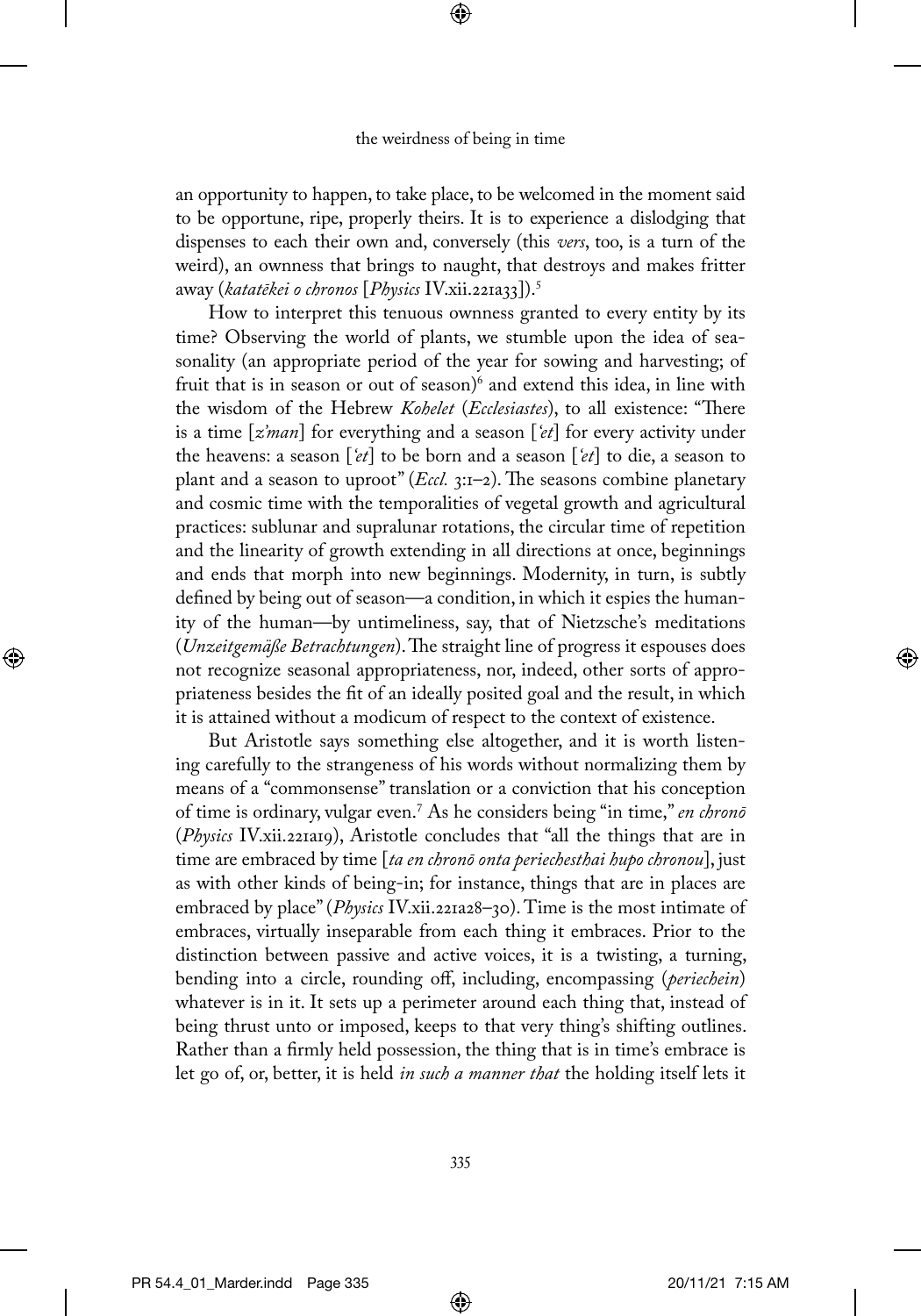⊕

go, sends it to meet its destiny in weird circles, the detours that outline the rounding of time. (Heidegger might have called this holding, which is a letting-go, *Gelassenheit*.)

Here, Aristotle goes further than *Kohelet*. Among the lines of that biblical text, we find: "a time to embrace and a time to maintain distance [*'et lekhabok v'et lerakhok*]" (3:5). (Is the situation of the COVID-19 pandemic, in which I find myself writing this text, not a distant echo of those words?) A rhythmic alternation of opposites (here: embracing and distancing) is disrupted by the Aristotelian notion of time itself as an embrace.<sup>8</sup> What is "a time to maintain distance" in the context of time that embraces the embrace as much as distance? The quasi-seasonal timeliness of actions appropriate to a situation at hand, on which the biblical author insists, stands in contrast to the untimeliness of time. Or, rather, it stands in contrast to another regime of timeliness, more singularly attuned in its embrace of everything, even of distancing.

The embracing of what is in time by time seems to be a tautological expression repeating the same word, if preceded by a different preposition: "in time . . . by time [*en chronō . . . hupo chronou*]." The circle drawn by repetition is another instantiation of time's weirdness, superficially reflected in seasonality: it performs (repeats), right in the body of a philosophical text, the operations of time with its welcoming embrace, as open to receiving as to parting with what it receives. Repeating is doubling and doubling over that which is repeated. It is a strategy of weirding. The welcoming embrace of time is also doubled (unless it doubles) that of a place, which similarly, according to Aristotle, embraces whatever is in a place. And time counts begin, at minimum, with *2* (for instance, two *nows*), with doubles that, by virtue of a gap between them, are distinct from one another despite their identity. "There appears to be no time between two 'nows' when we fail to distinguish between them" (*Physics* IV.xi.218b30). All time is a meantime, a between-time (*metaxu chronos*) that unfurls and presses on from the doubled to a doubling different enough for someone to discern the difference.

If the two instances of *now* are akin to points in space (and Aristotle, indeed, calls them points, *stigmata* [*Physics* IV.xi.220a11]), then time is what passes—appears and disappears; appears in and as disappearing between these points. Between them, Aristotle sketches a line (*grammē*: *Physics* IV.xi.220a16), and, millennia later, he is taken to task for this geometrico-philosophical gesture by Heidegger. Still, a straight line connecting two now-points would not be capable of embracing, circumscribing,

⊕

⊕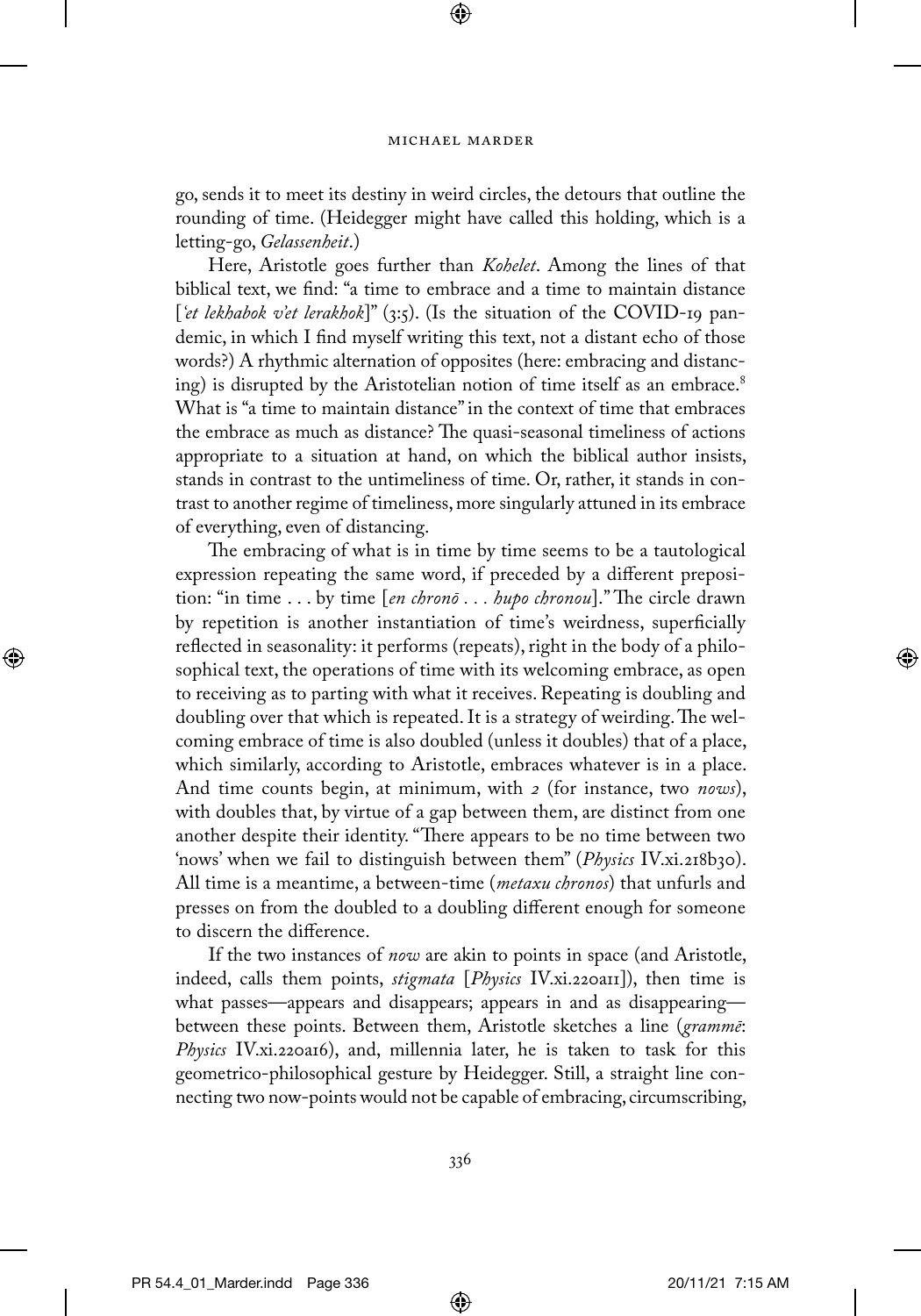⊕

or welcoming anything unless it were bent, twisted, weirded. What warps it (and ultimately cuts it short) is that the *nows* are not only points but also limits admitting of a continuity that is markedly discontinuous or ruptured. In a word, punctuated. "Through the now, time is continuous [*sunecheia chronou*: literally, time is held-with, had or held together] . . . and, as a limit of time [*peras chronou*], the now-point is at once the beginning [of the future] and the end [of the past]" (*Physics* IV.xiii.222a10–13). At once linear and nonlinear, spatial and nonspatial, time is itself and its other (space). Its identity stemming from a perpetual casting off of fixed identities, it is particularly well suited for embracing everything that is with a liberating embrace, not detaining but releasing what is in time to its destiny, to its own weirdness.

Time is weird space without extension, the space that is twisted and twisting out of spatiality through an array of spatial figures: points, limits, lines, turns, curves. . . . That is the gist of Hegel's notion of time as the self-negation of space, its *Aufhebung* that, in a twisted way, cancels out and preserves spatiality.9 Inspired by Aristotle, he writes in *Philosophy of Nature*: "Negativity, as point, relates to space, in which it develops its determinations as line and plane; but, in the sphere of self-externality, negativity is equally *for itself* and so are its determinations; but, at the same time, these are posited in the sphere of self-externality, and negativity, in so doing, appears as indifferent to the inert side-by-sidedness of space. Negativity, thus posited for itself [*an sich selbst negative*], is time" (Hegel 2004, 33–34).

A chain of negations concretizes spatial existence. A determinate point negates the indeterminacy of space; the reflection of one point in another, from which it is different and in which it is still recognizable, negates the point and produces a line; the self-negation of a line is a plane; and so on. Space expresses "motionless coexistence," because it is given all at once, held or had together in *sunecheia*, as Aristotle would have said. Time, on the contrary, is movement, and a movement of a specific kind, notably that of negativity, which disrupts the perfect unity of spatiality. Far from a later addition to spatial reality (how to measure this belatedness outside of time, and not *in* it?), time is there all along in the determinate negations of space, punctuating the continuous and the contiguous.10 Time is the in-between of transitions from abstract spatiality to a point to a line to a plane, in the course of which space grows more richly differentiated and concrete. Ultimately, it embraces space as well. Perspective matters: to glimpse something of time, instead of focusing on those things between which transitions happen, we need to look at the

⊕

⊕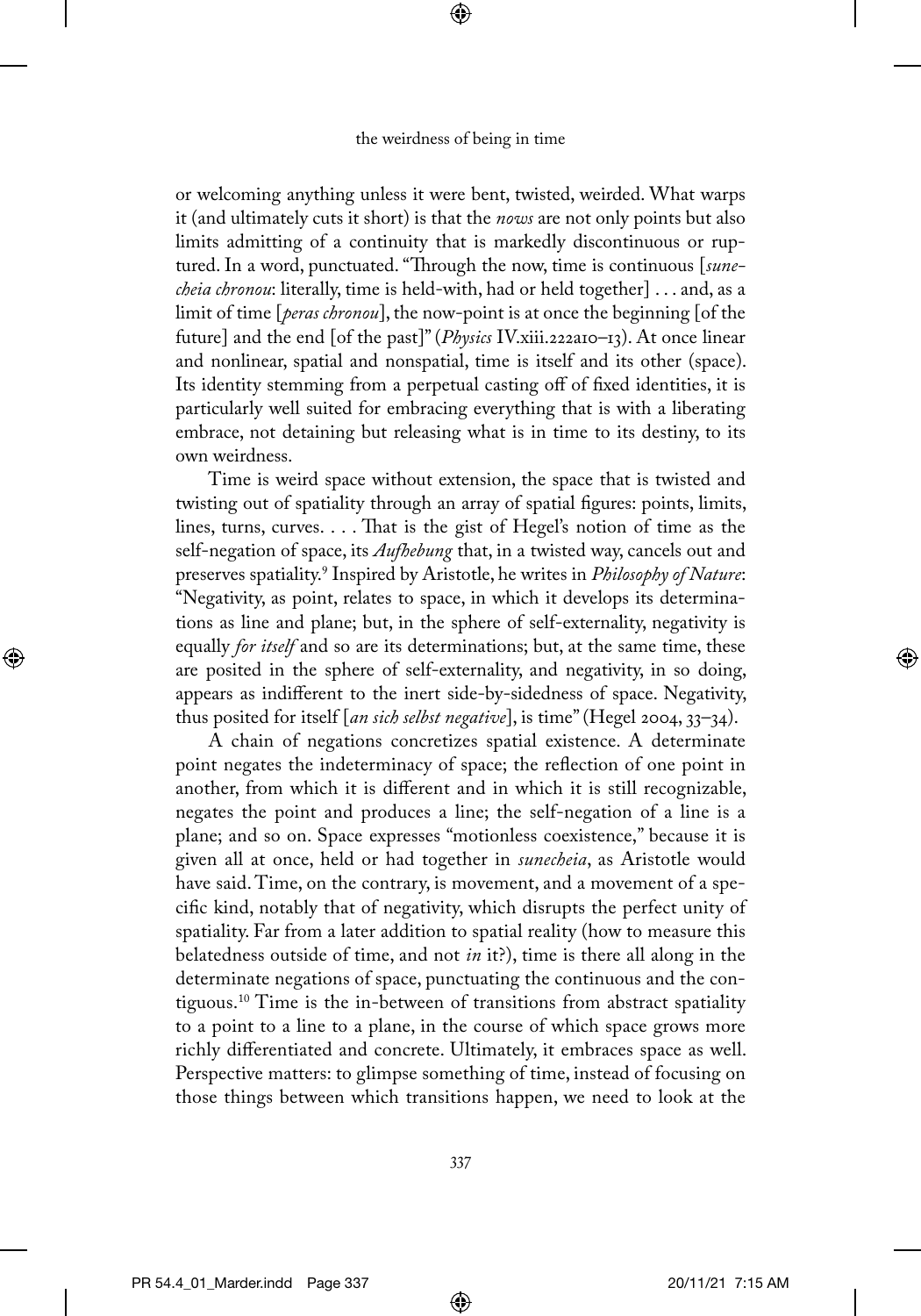⊕

in-between, where or when the happening of the transition negates that from which and that toward which it transitions. This happening *is* time, "negativity, thus posited for itself."

Time, then, is weird or weirded space, but the movement of *Aufhebung* is no less weird; it is dialectical weirdness par excellence, the twisting and turning, the destructive-generative perversion of a beginning. One trait of their shared weirdness is the ruptured continuity and the continued rupture of becoming, which Aristotle transposes onto a lapse between two *nows*: "Whenever we recognize that there has been a lapse of time, by that act we recognize that something has been going on [*alla mēn kai hotan ge chronos dokē gegonenai*]" (*Physics* IV.xi.219a7–8). We become aware of the passage of time when we take note of the fact that we have not taken note, that inexorable and ongoing changes have escaped our attention and are now finally blatant. In other words, our inner chronometers (*chronos metron* [*Physics* IV.xii.221a1]) are set off when we concentrate on a lacuna between the two now-points we are comparing, that is, on "negativity posited for itself," as Hegel has it, not on the seamless plenitude of one and the same *now*.

The time of vegetal growth (and of decay, too) illuminates this character of time as such. The increase or decrease of a plant's extension may be observed only across an interval of not attending to it, a gap, in which something has been imperceptibly going on. Time-lapse photography reveals the movements of plants, because it plays with the lapses, the intervals of vegetal events, to which our perceptual apparatus is unable to attend "in real time."11 Beyond these empirical and technical observations, though, the ancient meaning of plants as *growing beings—*the meaning we find in the Greek *phuta* and the one preserved in a semantic afterglow of Greek in the Russian *rasteniya*, for instance—situates them at the forefront of time as measure movement (here, of the movements of growth and, unavoidably, decay). Hence, the conceptual knot, tying together vegetal time with time as such.

At the level of the concept, in turn, the negation of space within space and its negation *tout court* dovetail, making time weird. For Hegel, "the point, the being-for-self, is consequently rather the *negation* of space, a negation, which is posited in space" (2004, 29). It is a determination in space that occupies no space. Time is also a negation of space that preserves, concretizes, and elevates what it negates, albeit as "negativity posited for itself." It shares with the point not only the activity of negating space but also the quality of being-for-self, and this makes the point (as a *now*) weirdly spatiotemporal, spanning space and time. Difference *in* space morphs into

⊕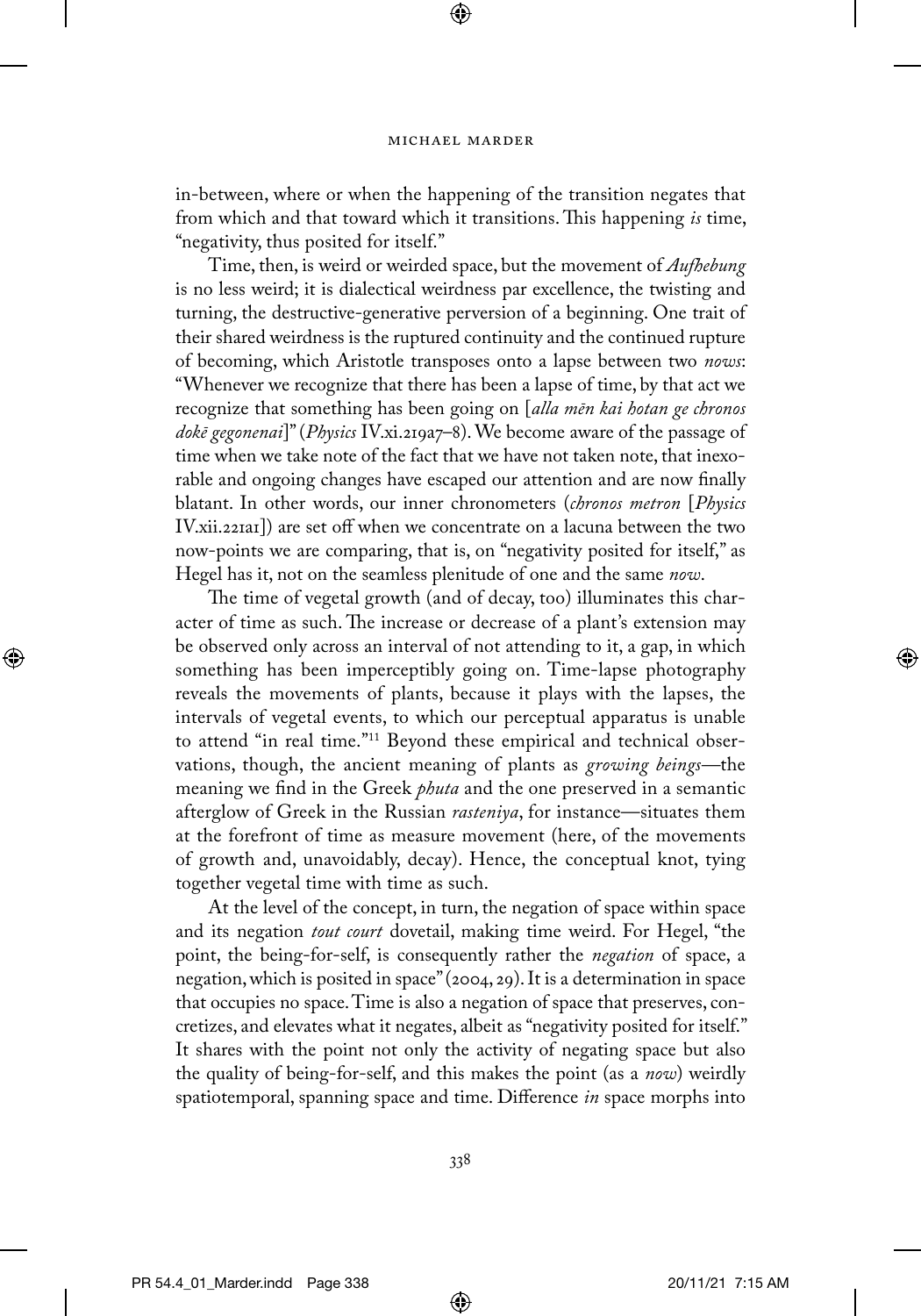⊕

difference *from* space. As soon as the abstract indifference and nondifferentiation of "pure" space are negated, being in space becomes indistinguishable from being in time.

The very language of time is borrowed from the science of space and, in light of its quantification, from arithmetic. Hegel is adamant about this (and is worth citing at length here): "There is no *science of time* corresponding to the *science of space*, to *geometry*. . . . The differences of time have not this *indifference* of self-externality which constitutes the immediate determinateness of space, and they are consequently not capable of being expressed, like space, in configurations. The principle of time is only capable of being so expressed when understanding has paralyzed it and reduced its negativity to a *unit*. This inert One . . . can be used to form external combinations, and these, the numbers of *arithmetic*, can in turn be brought by the understanding under the categories of equality and inequality, of identity and difference" (2004, 37–38).

Spatial figures and numbers express nothing other than a certain understanding of time, one that has paralyzed temporal flux, congealing it in lines or numbers, and that has reduced the negativity of a transition (or what we have earlier designated as "between-time") to an arithmetically measurable (countable) unit. But the problem goes deeper than identifying an erroneous understanding of time, which could be corrected by another mode of understanding. Given the place of understanding in Hegel's *Phenomenology*, it would stand to reason that time is better appreciated in what comes after this stage of consciousness, namely self-consciousness. To understand time is, thus, to fail to understand it within the static schemes and molds at the disposal of this faculty (namely, understanding) best equipped for dealing with spatial realities.

So, what does self-consciousness bring to the table that is absent from mere consciousness? Self-consciousness is the torsion or the twisting of consciousness that attends to itself at the same time that it attends to the outside world. Its doubling, its distribution between itself and the other, a repetition that occurs simultaneously with what is repeated, is indicative of the between-time that flourishes in and as self-consciousness.12 The "at the same time" of self-conscious hyperattention torn between the object *consciousness* and an external object is, therefore, time itself.

Besides a shift to self-consciousness, another possibility—one that is strongly supported by the spirit and the letter of Hegel's text—is that time expressed in spatial terms is, indeed, inauthentic, but that it is an inauthenticity without an authentic flipside. Dialectically, nothing can be

⊕

⊕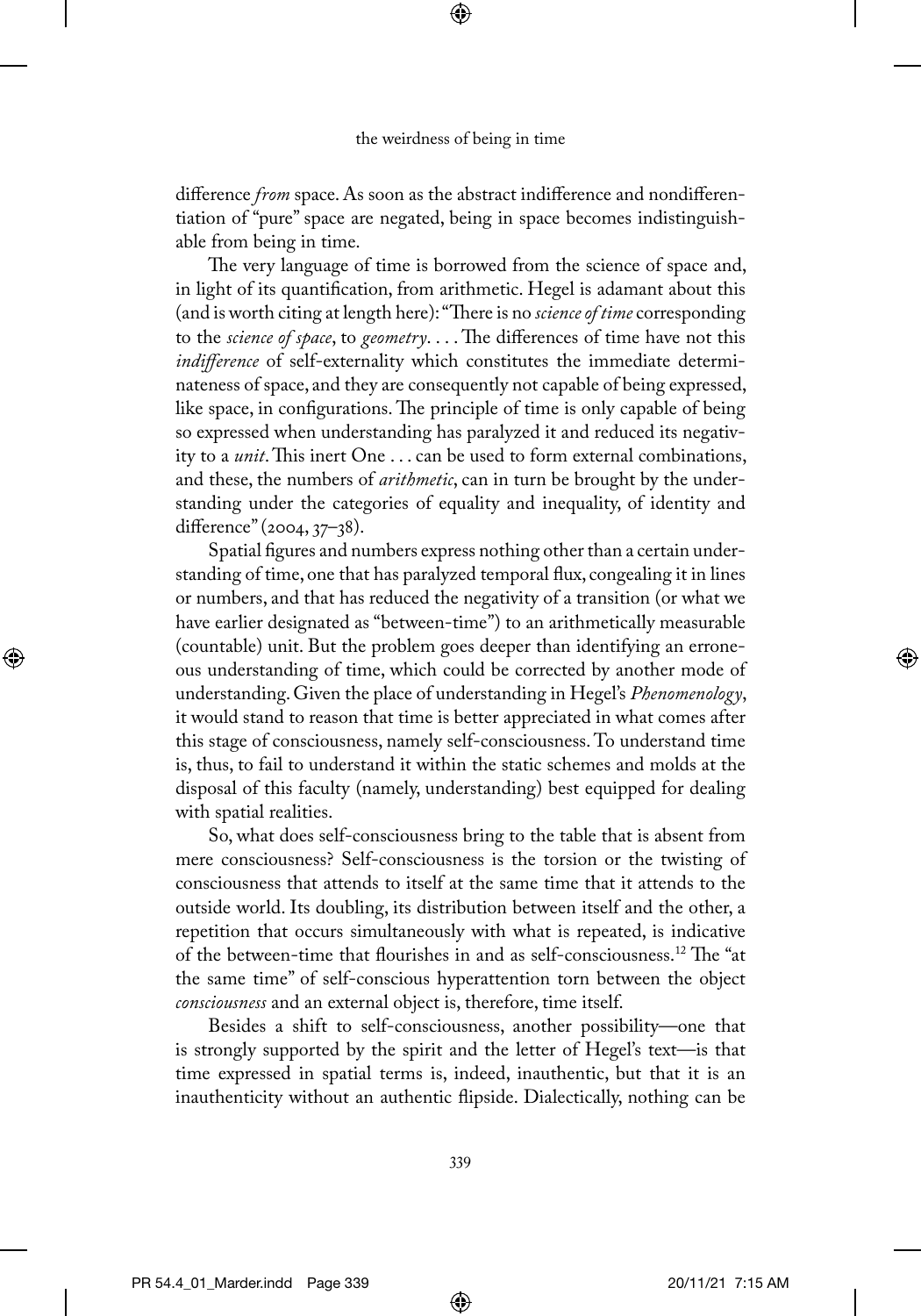⊕

understood through itself; everything is to be conceptualized through a negation of itself. In its first determinateness (as a point), space is "the *negation* of space itself" (2004, 31). In its final determinateness (as time), space is again the negation of space itself, if no longer belonging strictly within the ambit of space, as it was in the case of the point. Simply put, to inscribe time in spatial categories is to betray it in the two senses of betrayal: expression and a break of trust.

The ambiguity of time supplements its weirdness, taken strictly as a turning or a bending, if not as a turning around in a drastic change of fortunes. "Both its continuity and its dividedness are due to the *now*" (*Physics* IV.xii.220a5); it "is not the same as movement" (*Physics* IV.x.218b19), yet it is inseparable from movement, being a "measure of movement according to 'before' and 'after'" (*Physics* IV.xi.219b2–3);13 "perpetually different [*aei heteron*]" (*Physics* IV.x.218a11), it is "everywhere the same and all at once [*autos dē pantachou háma*]" (*Physics* IV.xii.220b6). As the in-between, time is *both . . . and . . .* and *neither . . . nor . . .* with respect to these and other opposites.

Thanks to its weirdness and ambiguity, time is bound to stay *adēlon*: unclear, murky, invisible, opaque (*Physics IV.x.218a33*), regardless of how intensely we contemplate and analyze it. It is what elapses by lapsing between two limit-points and is accessible only in retrospect, in the rearview mirror of accomplished change or in an unavoidable delay between the two objects of self-consciousness (namely, consciousness and an external object). Despite what Husserl believes or has to say on the subject, phenomenological time-consciousness is weirdly dialectical. If we are to experience time in the fullness of intuition, we cannot be stuck in the present of perception; we must, rather, circle back to a *now* that belongs to the past, an event or a process that has already happened. We become aware of time's passage when something is *no longer present in a redoubled present*, when it has twisted free from the tyranny of the *now*, between the limits that now-points set for a temporal stretch. The straight arrow of phenomenological intentionality bends in such a way that time is displayed before consciousness as what has elapsed: there in not-being-there. It is constituted, for the very first time, through a repetition, a return or a replay of the lapse. Being "in" time is being in what is not itself (in what is not identical to itself ) and in what is not in itself (in what "in" itself is already outside or beside itself ).

Amplifying this murkiness, as a measure of movement (*arithmos kinēseōs*), time is heterogeneous. In the preceding book (III) of *Physics*,

340

⊕

⊕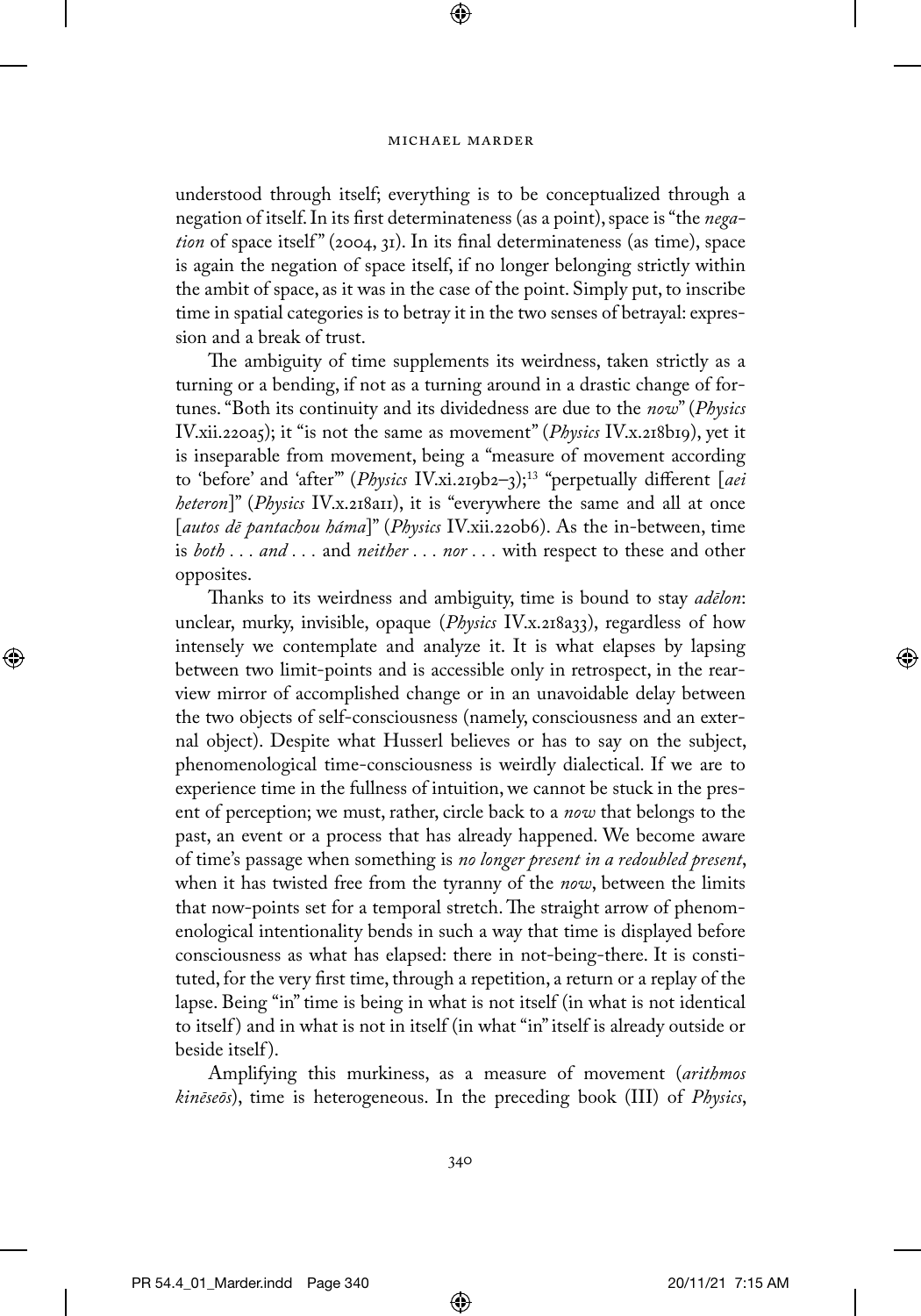⊕

Aristotle pinpoints four types of movement, corresponding to the categories of substance, quantity, quality, and place. Locomotion, which we conflate with movement as such, pivots on placeness and implies dislocation, a passage from one place to another. The remaining kinds of motion are vegetal: substantive generation and passing away (birth or germination and death); quantitative expansion and contraction (growth and decay); and qualitative change (metamorphosis and metabolism) (*Physics* III.i.201a).14 Would these not be disparate measures of motion, corresponding to various temporalities? Would "being in time" not lend itself to different experiences depending on whether it is the time of generation and passing away, of growth and decay, of metamorphosis and metabolism, and, finally, of displacement?

In my weird reading of Aristotle on the weirdness of being in time, the vegetality of movements measured according to their corresponding categorial types (substance, quantity, quality) builds toward the vegetalization of time. Let us take these types one by one and ascertain their embeddedness in plant life that transforms time's embrace into the twist of a vine. (I am leaving the category of place out, because plants interact with the places of their growth without negating them and also because displacement has served as the most reliable—human—measure of time ever since the earliest epics.)

The *substantive emergence and dissolution* of a plant concentrates the discontinuous continuity of time in a seed. "A point," Aristotle writes, "both constitutes the continuity of the line it traces and also marks the end of the line that is behind and the beginning of the line in front" (*Physics* IV.xi.220a15–17). Hegel analogizes a seed to a point ("the subjective point of life") in his *Philosophy of Nature* (2004, 303),<sup>15</sup> implying that the line, which culminates in it, refers to previous vegetal growth (and the fruit this growth has yielded), while "the line in front" is the growth of a plant to-come. This future growth is not assured: the seed may never germinate or it may do so after an indefinite delay (Marder 2015b). Continuous with respect to the "mother-plant," it is discontinuous in relation to a plant to-come. The seed's being in time is expressed in a suspension between these two lines or limits, where, as Aristotle's text shows, the end as *telos* vacillates on the edge of the end as *eschaton*, accomplishment passing over into incompletion, the teleological process cut short. But this seriously complicates time counts meant to measure movement: in spite of being one, each point/seed (*tēs autēs stigmēs*) counts as two—as the beginning and the end, *archē kai teleutē*, even as the end splits, as I have just mentioned, into *telos* and *eschaton* (*Physics* IV.xi.220a13–16).

⊕

⊕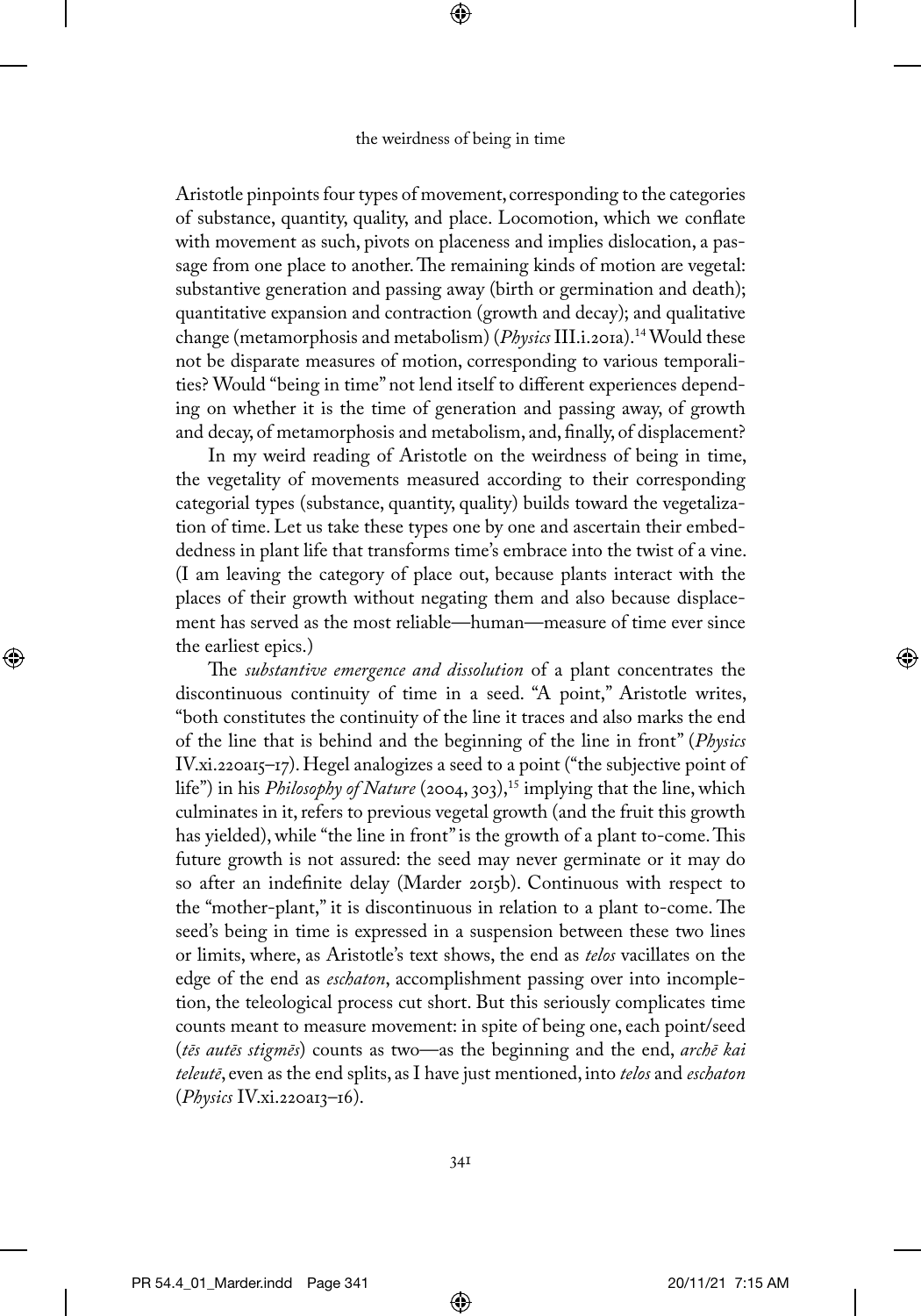⊕

The hiatus embodied in a seed spells out the sense of intra-temporality: "the generable and the destructible . . . are necessarily in time [*phtharta kai genēta . . . anagkē en chronō einai*]" (*Physics* IV.xii.221b29–30). The generable and the destructible are "embraced," *periechei*, by time (*Physics* IV.xii.222a3), which encompasses, as their innermost measure, movements that are logically opposed to one another; it welcomes the one and the other, the one in and as the other. The necessity of this embrace hinges on the interrelation of opposites, confounded *and* kept apart, piled together *and* counted in keeping with the singularity of each. *Kairos* is *chronos* and it is emphatically *not chronos*. The innermost measure coexists in time with a count that is utterly indifferent to that which is counted. Time is always just right, or simply just, *and* totally unjust, one-size-fits-all that is expressly unfitting.

*Quantitative growth and decay* seem to chart a linear increase and decrease of vegetal extension in a movement Hegel associates with the essentially incomplete "bad" infinity. This is the time we are well acquainted with in modernity: the cumulative open-endedness of progress that eschews any inherent limits. Nevertheless, Aristotle encrusts these vegetal movements in seasonality: "Note further that there may be movement that covers the same course over and over again; in like manner, we mark off time by the year or by spring or autumn" (*Physics* IV.xii.220b13–14). Seasonality and the annual cycle bring the seasons together (and maintain them apart), depending on the turning or circling that marries the terrestrial time of plant growth and decay to the cosmic temporality governed by the rotations of celestial bodies. The weird coincidence of a straight line and a circle is the situation of growth and decay: these lines turn out to be the tangents of a seasonal cycle, whose perimeter they graze at a point that germinates in a seed or starts decomposing back into the earth. To be embraced by time in this sense is to stand at the point of tangency between a circle and a straight line.

Seasonality is the appropriate time for the development of beings in season—say, of ripe apples at the end of the summer or in early autumn. Nonetheless, being out of season is not the same as being out of time; it is *still* being in time, if not at the right, opportune moment, propitious to one's developmental course. If "out of season" twists untimeliness into time, that is because the tangent still touches the circle, only at another point, where it should not have been present. The twisting and turning of what is out (of season) into what is in (time) reflects the weirdness of being in time.

*Qualitative change* is the movement of becoming, conveyed in Greek with two words: metamorphosis and metabolism. In time, the othering of

⊕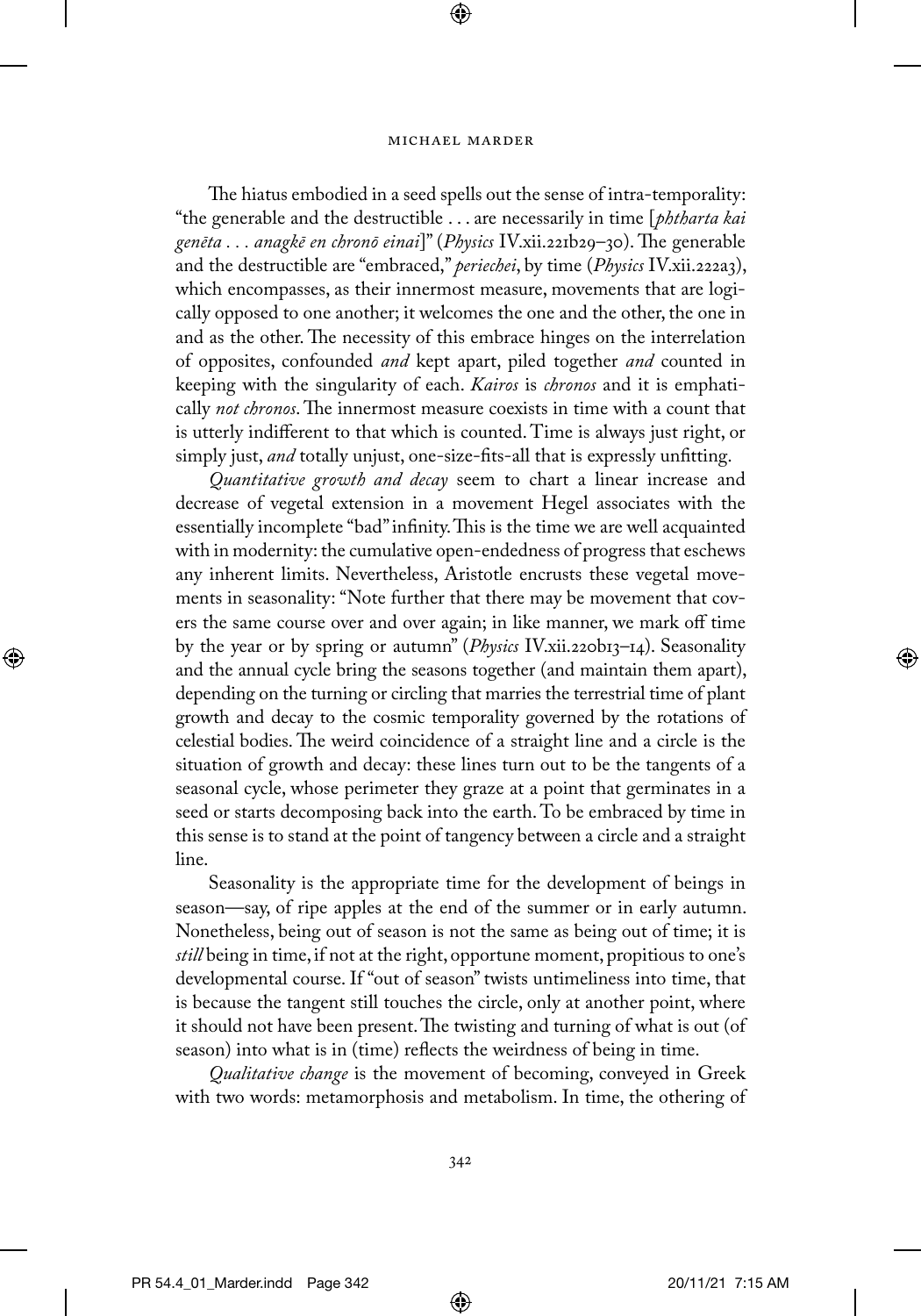⊕

the same happens hand in hand with the saming of the other, rendering these opposite tendencies mutually complementary in becoming. Time's embrace means that "movement dislodges an entity from its present state [*kinēsis existēsi to huparchon*]" (*Physics* IV.xii.221b2). The dislodgement of the origin is, literally, existence as a coming-out-of-a-state (*ex-istēsi*) and transitioning to another state, which will be equally provisory. A seedling casts off the form of the seed; a fruit—that of a flower; a seed—that of the fruit that harbored it. Lending a body to becoming in its spatial aspect, metamorphosis constitutes a plant in an exemplary way, applicable to the rest of existence. Here, the same (thing) is othered, and the pace, rhythm, cadence of its othering is time as the measure of movement according to one type of qualitative change.

Whereas metamorphosis is a parade of shapes that, supplanting one another, weave the fabric of ex-istence, metabolism is a throw of whatever or whoever is in time along the vectors of ex-stasis: "Change is in its nature ecstatic [*metabolē de pasa phusei ekstatikon*]" (*Physics* IV.xiii.222b16). The ground rule of metabolic change (of change viewed under the lens of metabolism, which is irreducible to—if, again, exemplified in—the physiology of digestion and the absorption of nutrients that, according to Aristotle, falls under the heading of the nutritive vegetal soul, *to threptikon*) is a transcription of the other into the same, the assimilation of the other that causes it to stand beside or outside (*ekstatikon*) of "itself." Heidegger's ecstatic temporality will have been preempted by the Aristotelian *metabolē*, just as the German philosopher's notion of existence will have been anticipated by *kinēsis existēsi*, the dislodging movement of metamorphosis.

More importantly, though, the nature of metabolism is such that the assimilating, the assimilated, and the movement of assimilation are all metabolized into time. So, "it becomes clear [*phaneron*] that all that changes [*pasa metabolē*] and everything that moves is in time [*en chronō*]" (*Physics* IV.xiv.222b30). The clarity Aristotle refers to here as well as in numerous other instances in his writings has nothing to do with the sterile light of Enlightenment reason. His is, indeed, a light (*phaneron* derived from the verb *phainō*: "I shine")<sup>16</sup> shared with the plants, the solar energy received and transformed on the outer surface of vegetal being and thinking. What we are dealing with here is a photosynthesizing and a photosynthesized thought, phenomenality at its most vegetal, precisely under the aegis of time, in which everything (including thinking) moves and changes. Evidently so.

Still, the turn of the weird cannot leave us (and least of all can it leave plants) bathed in light without a smidgen of darkness. Being in time is

⊕

⊕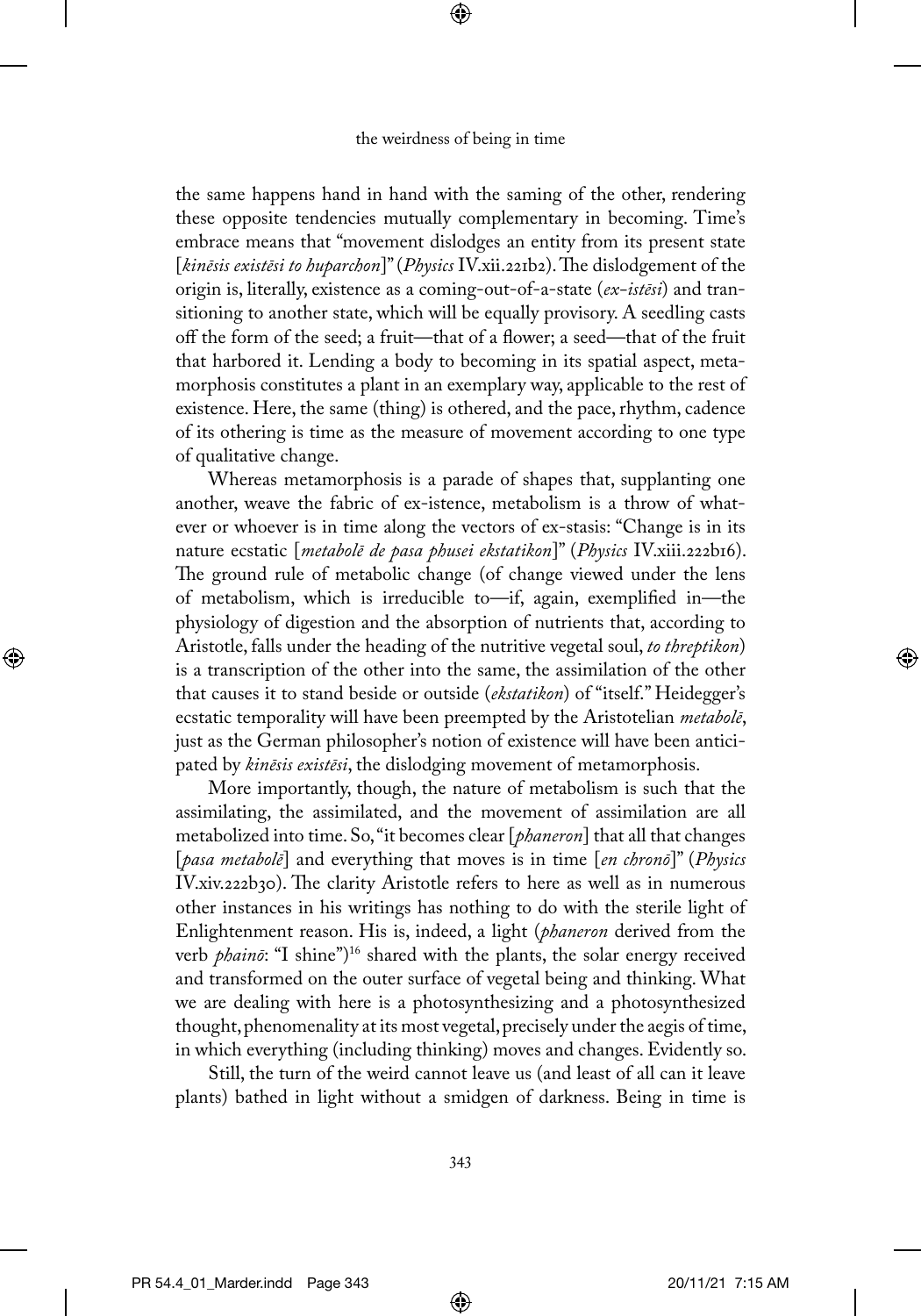⊕

inching toward nonbeing, passing away, or having already, at least in part, passed away, given that the emergent time-consciousness should have attended to a minimal gap between two *nows*. This ambiguous being-in ought to be rigorously distinguished from an external imposition. If time metabolizes everything, then it is not a gigantic immaterial stomach or intestines that digest beings, but that through which all that changes and moves metabolizes itself. The interiority of *in time* coincides with the exposure of finite existence to its own finitude, and the deeper we delve "into" it, the sooner we surface on the other side devoid of any depth. In this sense, we might speak of the vegetality of time, the movements of plants writ large in the features and essential processes of temporality, where the inner is the outer.

To return to Aristotle's text and the word I have already touched upon, *phaneron* (obvious, evident, clear) is a counterpart to his earlier complaint about the thinking of time as *adēlon* (murky, invisible, unclear). In fact, these two words form the frame, in which the philosophical account of time in *Physics* unfolds. Yet, newly gained clarity does little to make time itself apparent; after all, time is *that in which* the changing and the moving *are*—"*pasa metabolē kai pasa kinēsis en chronō estin*," as Aristotle reiterates (*Physics* IV.xiv.223a15), adding that "time is in the earth, and in the sea, and in the sky [*einai o chronos kai en gē kai en thalattē kai en ouranō*]" (*Physics* IV.xiv.223a17–18). A double fold, then, materializes: time is *that in which* the moving and the changing are, even as it is *in* the elements of the earth, the sea, and the sky. A twin of the temporal embrace is the elemental embrace of earthly things and of time by the earth, of marine things and of time by the sea, of celestial things and of time by the sky. Each embrace (the temporal and the elemental) not only clasps and holds tight whatever it embraces, but also embraces the other embrace until, amidst all the apparent obviousness, it is no longer clear where the outside and the inside are; which one is more capacious, roomier, and capable of enveloping the other; where (and if ) immanence begins and where (and if ) it ends.

And the series of embraces does not stop there. In the concluding pages of Book IV of his *Physics*, Aristotle puts his finger on an aporia—"it would be puzzling, impossible, or a non-starter [*aporēseien*]," he writes—that there would be time without a soul (*psuchē*), because time is a measure of movement and, as such, it requires someone who would be doing the measuring or the counting (xiv.223a20–25). The mutual embrace of time and the elements is embraced by the psyche; "in time" comes to mean, elliptically, "in the soul." Although Aristotle explicitly limits this first and last embrace to

⊕

↔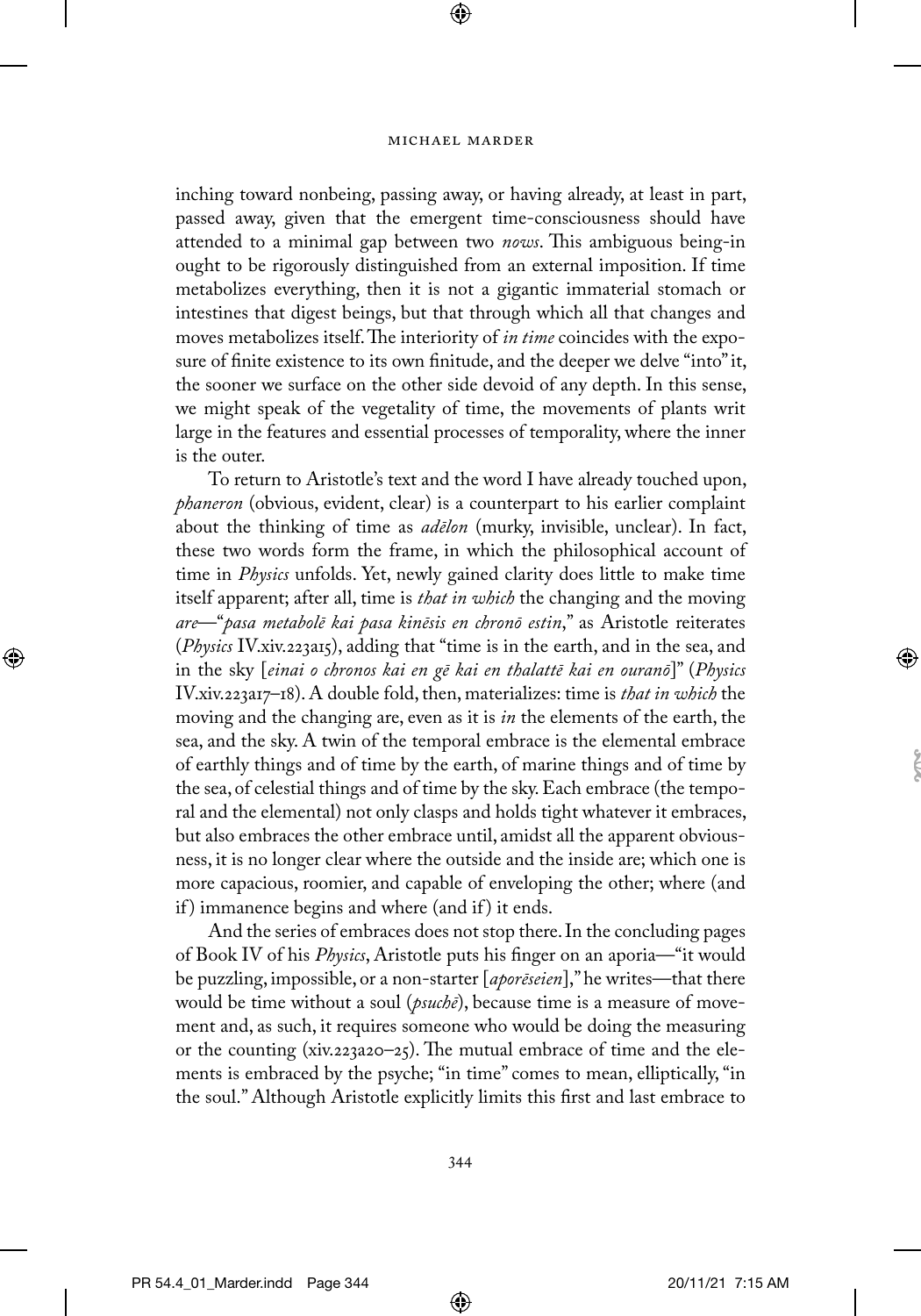⊕

the intellectual part of the soul, *psuchēs nous* (*Physics* xiv.223a25–26), a vegetal soul also measures time, whether by using red and far-red light "to measure the length of the night" (Chamovitz 2012, 20), whether by resorting to cryptochromes and to circadian clocks in order to regulate leaf movements and photosynthesis (Chamovitz 2012, 30), or whether by discerning the times of year (Chamovitz 2012, 157). Since vegetal movements need to be perfectly timed and plugged into the seasonal cycle, the plant is a groundbreaking chronometer (recall Aristotle's *chronos metron*), *and that is why it is a fitting candidate for the first ensoulment.*

Viewed from the opposite angle, the arithmetic of time where *2* is the smallest possible number belongs in the soul, but—a wild proliferation of embraces and interiorizations notwithstanding—it winds up *weirdly* on the outside. The exposure of finite existence to its own finitude, which is how I have interpreted being in time, comes into its own in the vegetal soul that, like time itself, thrives in and on exteriority. So, what if, rather than a soul starting to pay attention to time in a gap between now-points, it is time itself that germinates when a plant's *psuchē* comes along on the scene of existence? In that case, the inside-out image of temporality I have sketched would be part and parcel of an indelibly vegetal heritage.

*Ikerbasque: Basque Foundation for Science & Department of Philosophy University of the Basque Country (UPV/EHU)*

# **NOTES**

⊕

1. Jacques Derrida's essay in question is titled "*Ousia* and *Grammē*: Note on a Note from *Being and Time*" (1982). Heidegger's note is included at the very end of the book, in a section on "Within-timeness and the genesis of the ordinary conception of time." Marked as note xxx in the English translation of *Being and Time* by Macquarrie and Robinson, it aligns Aristotle's and Hegel's respective prioritization of the *now* in the thinking of time and argues that the model for the comprehension of time is essentially spatial (1962, 500).

2. Except for the pages of the notes, all numbers refer to the pagination of the books' German edition.

3. The Latin *vertere*, "to become," derives from the same root.

4. Later in *Macbeth*, Shakespeare refers to "the weird sisters" who resemble the Moirai, the three Fates of classical mythology, while also endowing the word with one of its hallmark significations, "wayward."

5. All references to this text follow the standard Greek pagination. Often, translations are mine.

⊕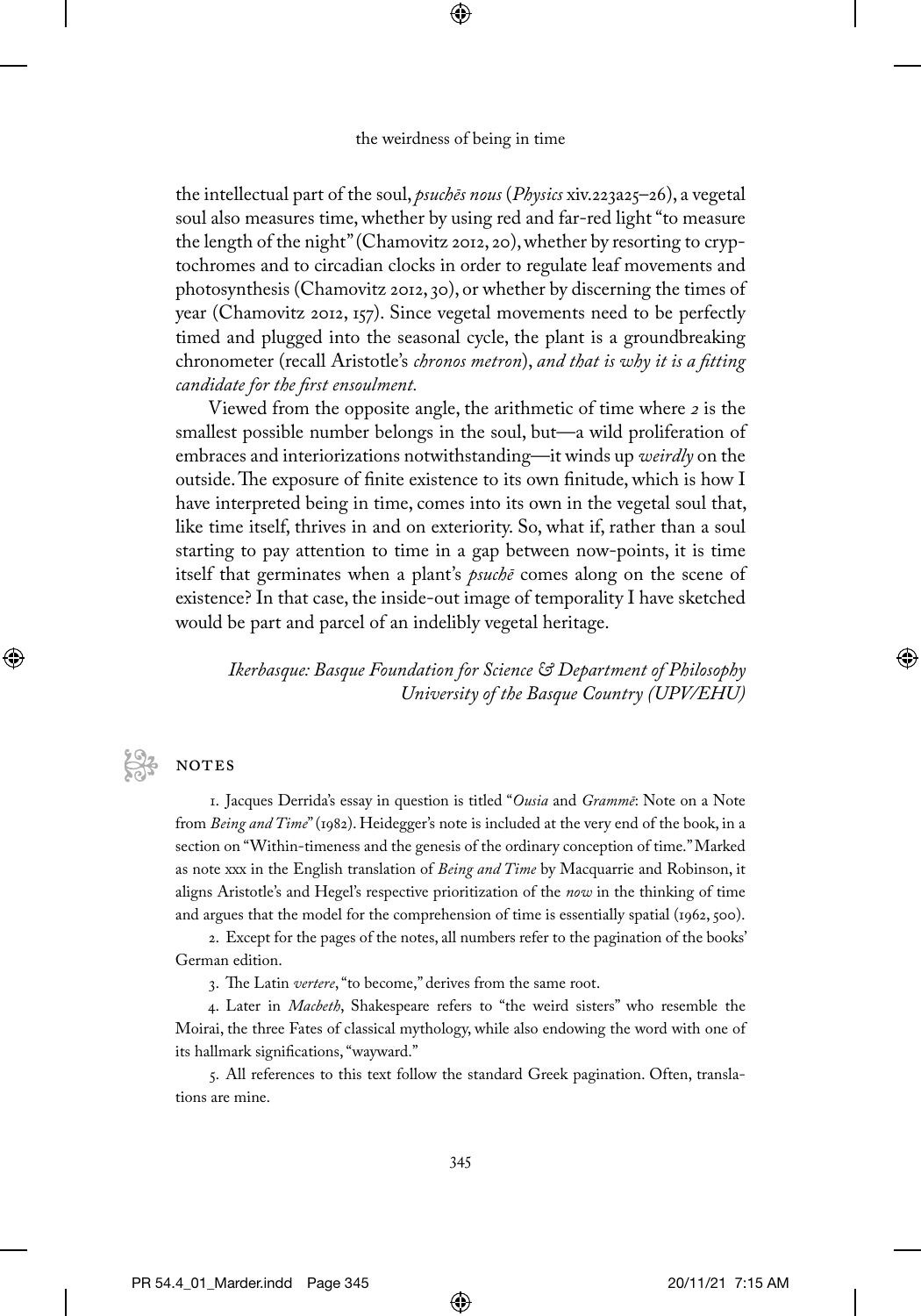⊕

6. For more on seasonal time with respect to plants, refer to chapter 3 in Marder 2013. This theme is further developed in Irigaray and Marder 2016.

7. The latter is Heidegger's take on Aristotle's notion of time in Book IV of *Physics*.

8. Claudia Baracchi is attentive to the integration of seasonal, planetary, and divine time with the temporality of human affairs in Aristotle's *Politics*: "The practice of the sacrifices to the gods, that is, the bond between the human sphere and the divine, is aligned with the bond between humans and nature. This mediation draws together the rhythms of nature as well as those of human beings, the cycles of fruit-bearing and barren seasons as well as the cycles of human effort and leisure. It presents nature as the theatre of divine manifestation as well as dictating the times of human gathering, celebration, and ritual" (2008, 289–90).

9. In this sense, Hegel's conception of time is anything but ordinary, the charge Heidegger levels against it: "No detailed discussion is needed to make plain that in Hegel's interpretation of time he is moving wholly in the direction of the way time is ordinarily understood" (1962, 431).

10. In an addition to the paragraph from *Philosophy of Nature* where he defines time, Hegel writes: "In pictorial thought, space and time are taken to be quite separate: we have space and *also* time; philosophy fights against this 'also'" (2004, 34). Thus, time is there "all along" despite its emergence from the negation of space in dialectical logic.

11. On the primacy of technological mediation in our relation to plants, of which time-lapse photography is perhaps the best-known instance, consult Castro 2019.

12. This doubling, or speculative fission, is an important moment in the making of dialectical energy. Refer to Marder 2021.

13. Heidegger suggests that, in Aristotle, time "is what shows itself in . . . a makingpresent" by way of counting. Its domestication in the present thus neutralizes its initial weirdness: "This [Aristotelian] definition may seem strange at first glance; but if one defines the existential-ontological horizon from which Aristotle has taken it, one sees that it is as 'obvious' as it at first seems strange" (1962, 421).

14. For more on the vegetality of three out of the four types of movement identified by Aristotle, refer to Marder 2015a.

15. Hegel continues on the same page: "Plant-life therefore begins where the vital principle gathers itself into a point and this point sustains and produces itself, repels itself, and produces new points."

16. This observation has been received with gratitude from one of the article's anonymous reviewers.



↔

# WORKS CITED

Aristotle. 1932. *Physics, Books I–IV*. Trans. P. H. Wicksteed and F. M. Cornford. Loeb Classical Library vol. 228. Cambridge, MA: Harvard University Press.

⊕

PR 54.4\_01\_Marder.indd Page 346 20/11/21 7:15 AM PR 54.4\_01\_Marder.indd Page 347 20/11/21 7:15 AM